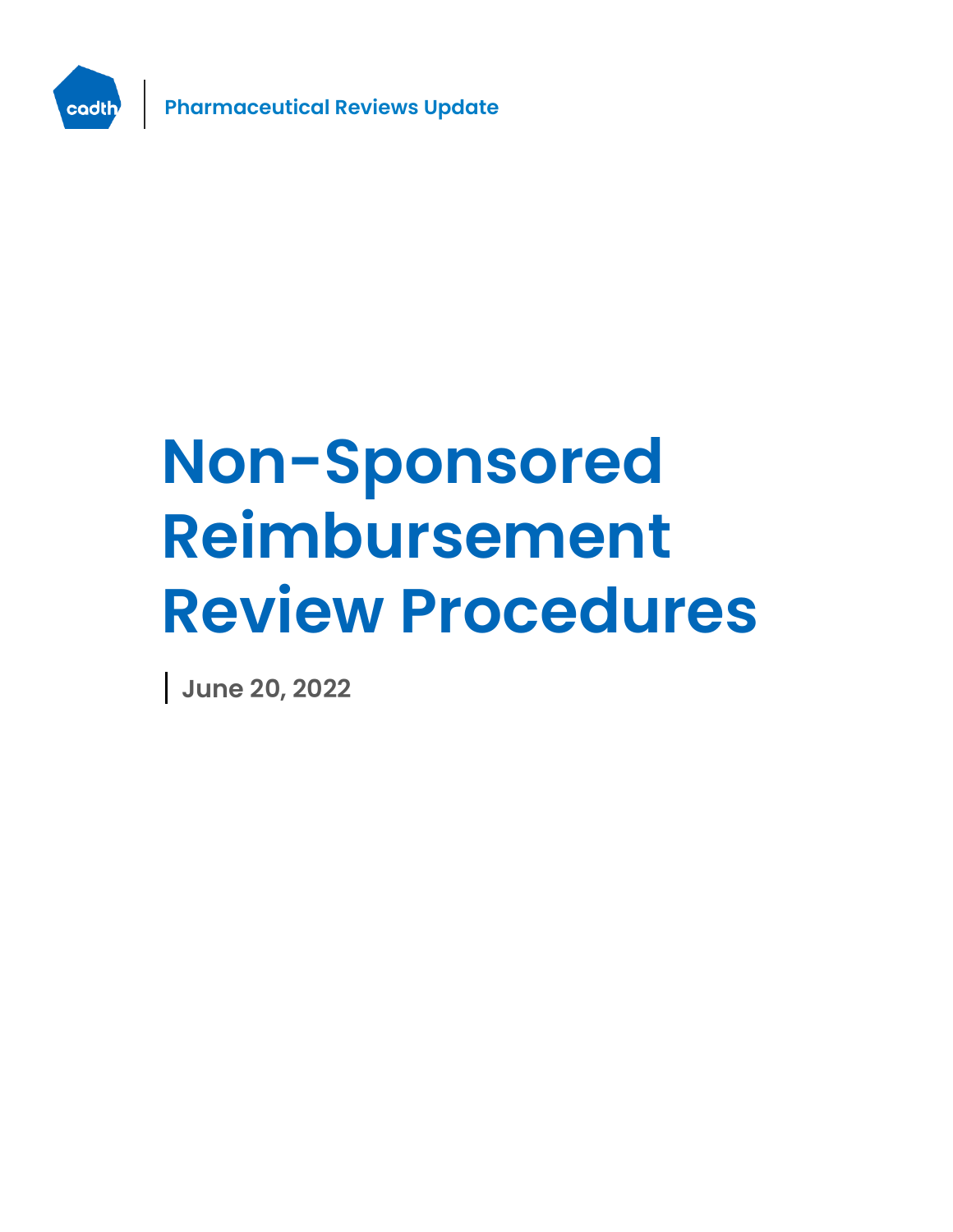

# **1. Eligibility**

Public drug programs may request a non-sponsored reimbursement review in situations where a potentially eligible sponsor does not submit through CADTH's sponsored reimbursement review process. To warrant a non-sponsored review and recommendation from CADTH, sufficient interest across individual jurisdictions is required from the applicable CADTH advisory committee (the Formulary Working Group [FWG] or the Provincial Advisory Group [PAG]). For a drug to be eligible for a non-sponsored reimbursement review and recommendation, publicly available evidence of expired or impending loss of exclusivity, as indicated by the Health Canad[a patent register](https://pr-rdb.hc-sc.gc.ca/pr-rdb/index-eng.jsp) and/o[r register of innovative drugs](https://www.canada.ca/en/health-canada/services/drugs-health-products/drug-products/applications-submissions/register-innovative-drugs.html) is required.

Before initiating a non-sponsored reimbursement review, CADTH will confirm with the Drug Identification Number (DIN) holder of the branded product that they are declining to file a submission with CADTH (in accordance wit[h section 2.6](https://www.cadth.ca/sites/default/files/Drug_Review_Process/CADTH_Drug_Reimbursement_Review_Procedures.pdf) of the *Procedures for CADTH Reimbursement Reviews*). However, if the drug is already generic, DIN holders will not be contacted.

CADTH will consider reviewing a drug through the non-sponsored reimbursement review process when:

- public drug programs, through CADTH's advisory committees, request a review and recommendation from 1 of CADTH's expert committees (the Canadian Drug Expert Committee [CDEC] or the pan-Canadian Oncology Drug Review Expert Review Committee [pERC])
- sponsors of the branded drug have declined to file a submission with CADTH on the basis that competition from generic and/or biosimilar products is imminent
- the drug is later in its life cycle based on publicly available Health Canada resources [\(patent register](https://pr-rdb.hc-sc.gc.ca/pr-rdb/index-eng.jsp) and/or [register of innovative drugs\)](https://www.canada.ca/en/health-canada/services/drugs-health-products/drug-products/applications-submissions/register-innovative-drugs.html)
- when genericized or biosimilar drugs are available, and the reference drug did not have a previous CADTH reimbursement review for the indication of interest.

When sponsors of the branded drug have declined to file a submission with CADTH, CADTH will consider reviewing a drug through the non-sponsored reimbursement review process for clinical indications for which a pharmaceutical manufacturer has not applied for a Health Canada Notice of Compliance (i.e., off-label use) when there is evidence of use of the drug for the condition of interest in Canadian clinical practice (e.g., integration of the drug into clinical practice guidelines, consultations with clinical specialists). If requested from public drug programs, drugs will be eligible when at least 1 of the following circumstances apply:

- clinical data are available for the indication of interest, to permit CADTH and the expert committees to evaluate the effectiveness of the drug
- approval for use of the drug for the indication of interest has been issued by other regulatory authorities (e.g., US FDA or the European Medicines Agency)
- there are existing international health technology assessment recommendations in favour of reimbursement.

CADTH will prioritize non-sponsored reimbursement reviews based on advisory committee interest, availability of evidence, and capacity. Drugs under consideration for a non-sponsored reimbursement review, based on CADTH's advisory committees' interest, will be publicly posted quarterly.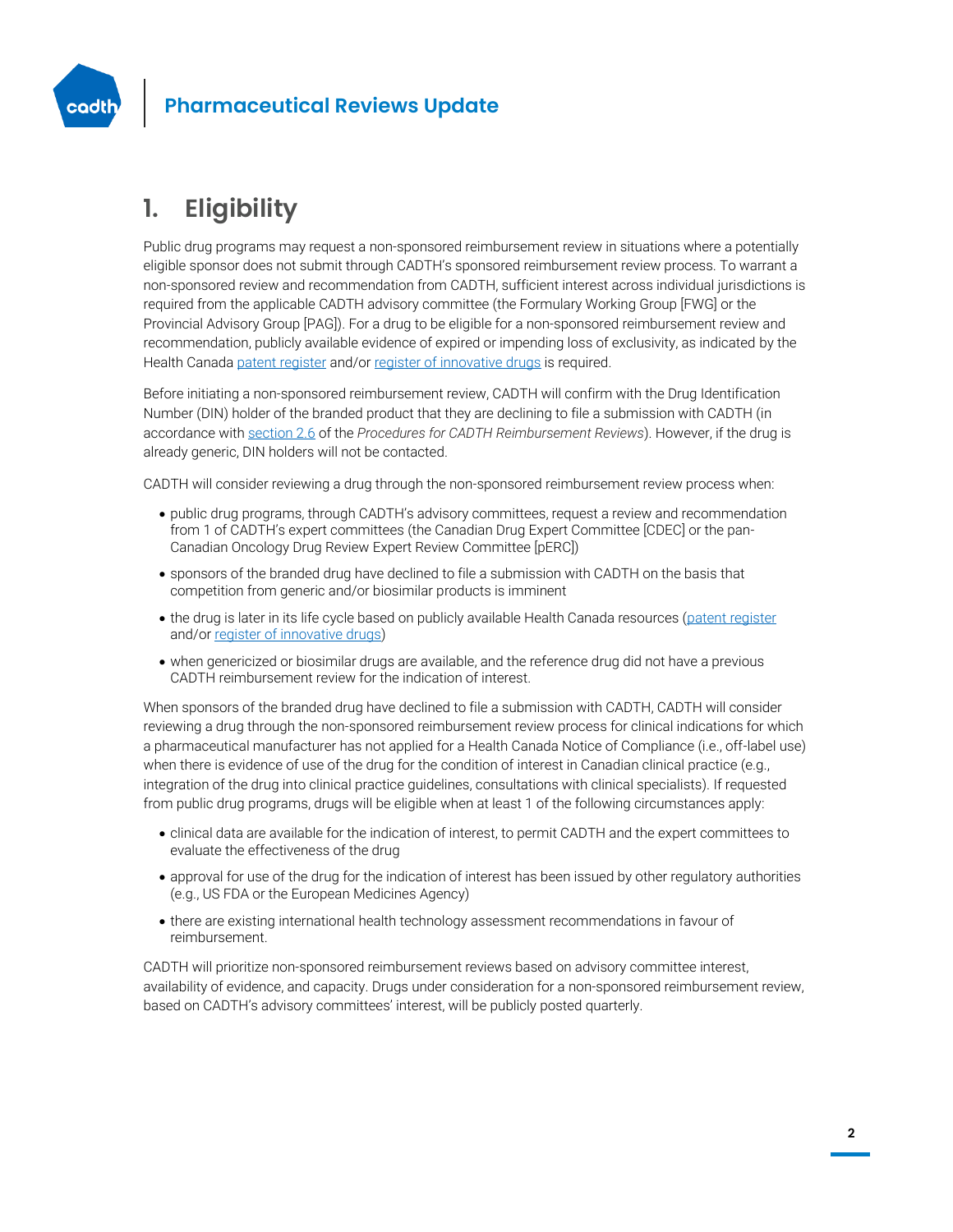

# **2. Application Requirements**

To initiate a non-sponsored reimbursement review, CADTH must receive an official written request from the chair of the CADTH advisory committee (i.e., FWG or PAG). When a non-sponsored reimbursement review is accepted for review, CADTH will post notice publicly. The posting will contain a description of the drug under review and the indication(s) to be reviewed. The draft research protocol to be conducted by CADTH will also be posted publicly.

As the review is initiated by public drug programs, no documentation will be required from an industry sponsor, although additional information provided from industry may be considered. For the non-sponsored reimbursement review process, industry refers to all current and future DIN holders (including manufacturers of generic or biosimilar drugs).

# **3. Stakeholder Engagement**

Stakeholder engagement during the non-sponsored reimbursement review will occur in the same manner as sponsored reimbursement reviews, with some minor amendments as described in the following.

#### **3.1 Industry Engagement**

Industry will have 35 business days from the notice date issued in the CADTH weekly email update to provide input on the non-sponsored submission under review. The input must be provided using the CADTH industry input template [for non-sponsored reimbursement reviews.](https://www.cadth.ca/sites/default/files/Drug_Review_Process/CADTH_Industry_Input_Template.docx) The input must adhere to the instructions within template, including the maximum number of pages, or it will not be accepted for review by CADTH.

Industry will also have 10 business days to review the draft recommendation and provide feedback in accordance wit[h section 9.4.2](https://www.cadth.ca/sites/default/files/Drug_Review_Process/CADTH_Drug_Reimbursement_Review_Procedures.pdf) of the *Procedures for CADTH Reimbursement Reviews*. The feedback must be provided using the [CADTH template for stakeholder feedback on a draft recommendation.](https://www.cadth.ca/sites/default/files/Drug_Review_Process/CADTH_Feedback_Draft_Recommendation_Template.docx) The feedback must adhere to the instructions within template, including the maximum number of pages, or it will not be accepted for review by CADTH.

As the reimbursement reviews are not sponsored, input and feedback from industry manufacturers is not required.

#### **3.2 Patient Engagement**

Open calls for patient input will be solicited, utilized, and posted in accordance wit[h section 6.2](https://www.cadth.ca/sites/default/files/Drug_Review_Process/CADTH_Drug_Reimbursement_Review_Procedures.pdf) of the sponsored reimbursement review procedures. Patient groups will have 35 business days from the notice date issued in the CADTH weekly email update to provide feedback on the submission under review. Patient groups and other stakeholders will have 10 business days to review the draft recommendation and provide feedback in accordance with [section 9.4.2](https://www.cadth.ca/sites/default/files/Drug_Review_Process/CADTH_Drug_Reimbursement_Review_Procedures.pdf) of the *Procedures for CADTH Reimbursement Reviews*.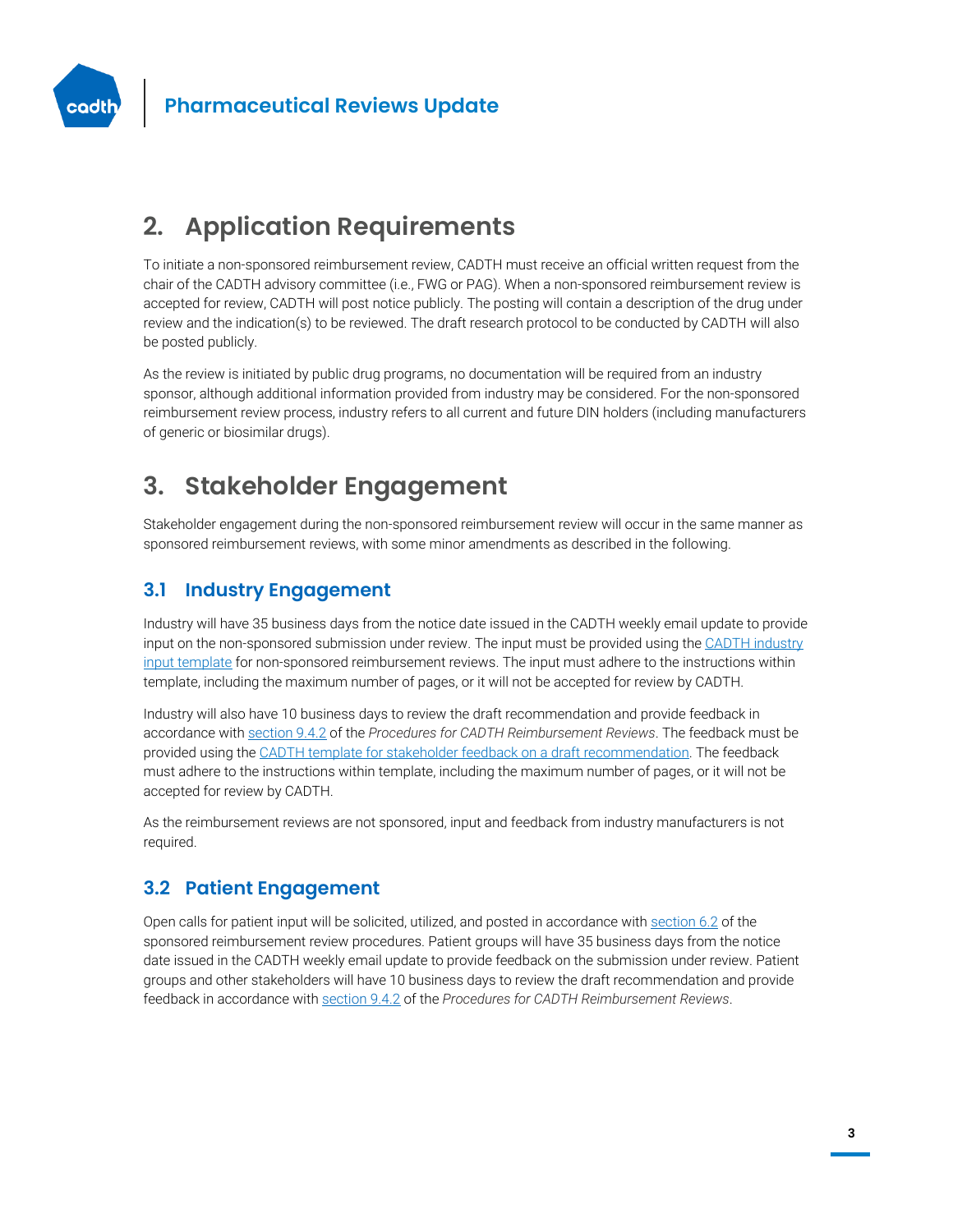

#### **3.3 Clinician Engagement**

Groups or associations of health care professionals will have 35 business days from the notice date issued in the CADTH weekly email update for preparing and submitting their input. Clinician group input will be solicited, utilized, and posted in accordance wit[h section 6.3](https://www.cadth.ca/sites/default/files/Drug_Review_Process/CADTH_Drug_Reimbursement_Review_Procedures.pdf) of the sponsored reimbursement review procedures. Groups or associations of health care professionals and other stakeholders will have 10 business days to review the draft recommendation and provide feedback in accordance with [section 9.4.2](https://www.cadth.ca/sites/default/files/Drug_Review_Process/CADTH_Drug_Reimbursement_Review_Procedures.pdf) of the *Procedures for CADTH Reimbursement Reviews*.

#### **3.4 Drug Program Engagement**

When a non-sponsored reimbursement review is initiated, public drug programs will provide input on issues that may impact their ability to implement a recommendation. The summary of implementation issues will be presented to the expert review committee by a lead jurisdiction (or designate). The draft recommendation will be discussed with the applicable advisory group (FWG or PAG) to collate and finalize their feedback.

## **3.5 Clinician Expert**

CADTH review teams will include at least 1 clinical specialist with expertise in the diagnosis and management of the condition for which the drug is indicated. The clinical expert(s) will be involved in all phases of the review process in accordance wit[h section 6.3.2](https://www.cadth.ca/sites/default/files/Drug_Review_Process/CADTH_Drug_Reimbursement_Review_Procedures.pdf) of the *Procedures for CADTH Reimbursement Reviews*.

| <b>Milestones</b>                                          | Industry, patient group,<br>clinician group                                                                                        | Drug programs                                                                                                                                                                               | Clinical expert(s)                                                                                                                                                                                                                                                                                                       |
|------------------------------------------------------------|------------------------------------------------------------------------------------------------------------------------------------|---------------------------------------------------------------------------------------------------------------------------------------------------------------------------------------------|--------------------------------------------------------------------------------------------------------------------------------------------------------------------------------------------------------------------------------------------------------------------------------------------------------------------------|
| <b>Request</b><br>non-sponsored<br>reimbursement<br>review | NA.                                                                                                                                | Public drug programs,<br>with support of applicable<br><b>CADTH</b> advisory<br>committee (FWG or PAG).                                                                                     | <b>NA</b>                                                                                                                                                                                                                                                                                                                |
| <b>Review phase</b>                                        | Stakeholders will have<br>35 business days from<br>the notice date issued in<br>the CADTH weekly email<br>update to provide input. | CADTH will provide a<br>standardized template for<br>completion by a lead<br>jurisdiction; the initial<br>draft will be discussed<br>and finalized at a<br>scheduled PAG or FWG<br>meeting. | Provide guidance on the<br>development of the<br>review protocol.<br>Assist in the critical<br>appraisal of clinical<br>evidence and guidance<br>on the potential place in<br>therapy.<br>Advise on the<br>assumptions used in<br>the economic review.<br>Advise on<br>implementation issues<br>raised by jurisdictions. |

#### **Table 1: Key Milestones for Stakeholder Engagement**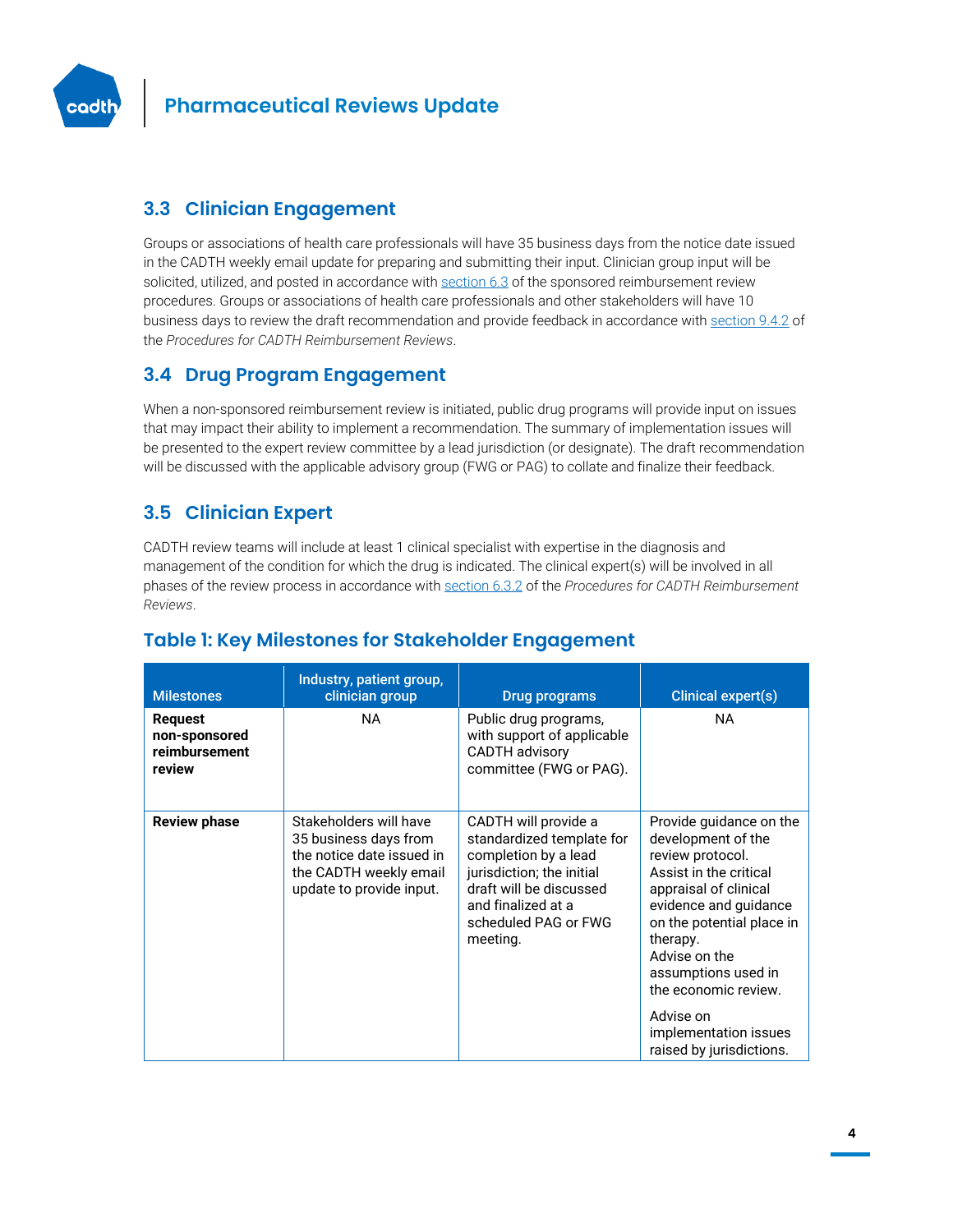

| <b>Milestones</b>                       | Industry, patient group,<br>clinician group                                                                                              | <b>Drug programs</b>                                                                                                                                                         | <b>Clinical expert(s)</b>                                                                                                                                                                                                                                                      |
|-----------------------------------------|------------------------------------------------------------------------------------------------------------------------------------------|------------------------------------------------------------------------------------------------------------------------------------------------------------------------------|--------------------------------------------------------------------------------------------------------------------------------------------------------------------------------------------------------------------------------------------------------------------------------|
| Role at expert<br>committee<br>meeting  | NA                                                                                                                                       | Lead jurisdiction will<br>present a summary of the<br>implementation issues<br>identified by the drug<br>programs and respond to<br>inquiries from the<br>committee members. | Attend expert<br>committee meetings to<br>address any issues<br>raised by the<br>committee.                                                                                                                                                                                    |
| <b>Commentary on</b><br>recommendations | There will be 10<br>business days to review<br>and comment on the<br>draft recommendations<br>during the stakeholder<br>feedback period. | Eligible to file a request<br>for reconsideration.                                                                                                                           | If necessary, provide<br>input on requests for<br>reconsideration.                                                                                                                                                                                                             |
| Implementation<br>phase                 | <b>NA</b>                                                                                                                                | Drug programs may<br>request an additional<br>CADTH product to<br>facilitate the<br>implementation of the<br>recommendation.                                                 | As part of an<br>implementation advice<br>panel, experts may<br>advise on outstanding<br>implementation issues<br>and further develop and<br>refine reimbursement<br>conditions.<br>Advise on treatment<br>sequencing within a<br>particular indication for<br>oncology drugs. |

FWG = Formulary Working Group; NA = not applicable; PAG = Provincial Advisory Group.

# **4. Review Procedure**

#### **4.1 Clinical Review**

At the initiation of the review, CADTH develops a protocol to ensure that the review will reflect the most relevant clinical information. The protocol specifies the following aspects of the review:

- the populations, intervention, comparators, outcomes, and study designs that will be used to conduct a systematic literature review
- any supplemental information that will be included in the review to provide additional context (e.g., description, evidence of validity, and clinical importance of the outcome measures)
- any relevant evidence that will be included but not be captured in the systematic literature review (e.g., indirect comparisons, long-term extension studies, and studies of other designs that address important gaps in the clinical trial evidence).

When drafting the review protocol, CADTH considers a variety of information, such as clinical practice guidelines, the availability of comparator drugs, clinical trial protocols, and stakeholder input (i.e., information from patient groups, clinical experts, drug programs, and expert committee members). Any clinical end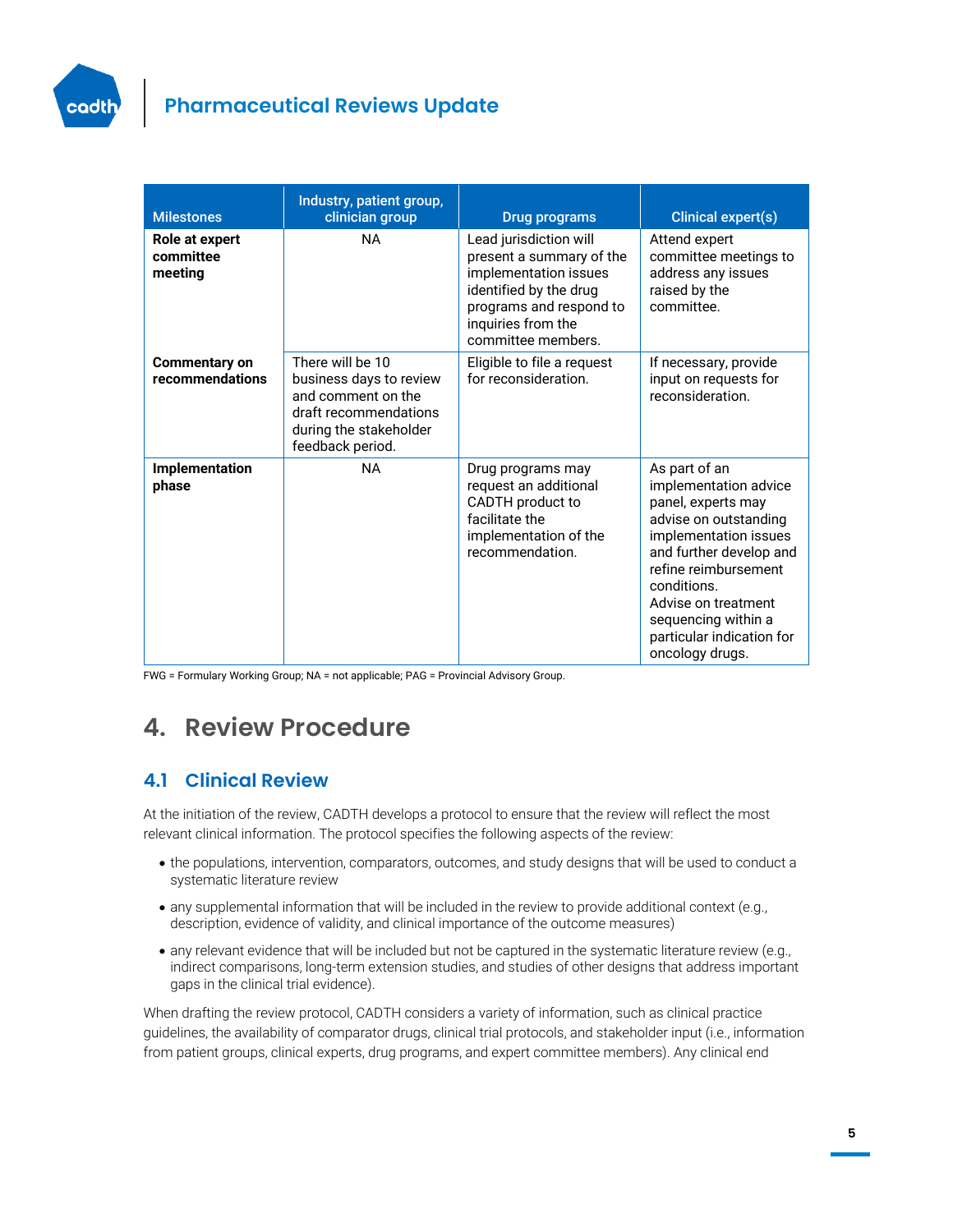

points that were identified by patient groups as being particularly relevant for those living with the condition will be added to the protocol document.

CADTH conducts 1 or more independent systematic literature searches according to the protocol. The search strategy used and the relevant literature that is identified are included in the clinical review. CADTH summarizes and critically appraises the relevant studies in the clinical report. Strengths and limitations with respect to both internal validity (i.e., how well the study was designed, conducted, and reported) and external validity (i.e., how well the results of the study could be applied to the target population in Canada) are documented.

Patient and clinician group input are included in the clinical report. When discussing the available evidence, CADTH reflects on the input from patient and clinician groups, particularly any areas where there is an unmet therapeutic need for those living with the condition; known advantages and disadvantages of the treatments that are currently available; and any expectations regarding new therapies (including the drug under review).

CADTH review teams typically include at least 1 clinical expert who provides guidance and interpretation throughout the review. CADTH increases the number of clinical experts depending on the complexity of the drug under review. CADTH may establish a panel of clinical experts to provide insight into the drug's potential place in therapy. Commentary in the clinical report regarding the potential place in therapy of the drug under review is provided by 1 or more clinical experts with expertise in the diagnosis and management of the condition for which the drug is indicated.

To accommodate the absence of an industry sponsor:

- DIN holders will not have the opportunity to review and comment on the draft CADTH clinical review report before the expert review committee.
- DIN holders will not have the opportunity to review and request the redaction of any information in the clinical report before it is posted on the CADTH website.

#### **4.2 Economic Review**

In the absence of an application filed by a sponsor, CADTH does not have access to an economic model for the drug under review. As a result, the economic review will include a comparison between the costs of the drug under review and those of appropriate comparators.

In the absence of a sponsor, DIN holders will not have the opportunity to review and comment on the draft CADTH economic report before the expert review committee. If additional information from outside the public domain is provided by industry, CADTH will not provide an opportunity to review and request redactions before posting on the CADTH website.

# **5. Recommendation Procedure**

The output from the non-sponsored reimbursement review process will be a recommendation from 1 of CADTH's drug expert committees (i.e., CDEC or pERC). CADTH recommendations from the non-sponsored reimbursement review process will be issued based on the active substance to accommodate scenarios where there are or will be multiple DIN holders.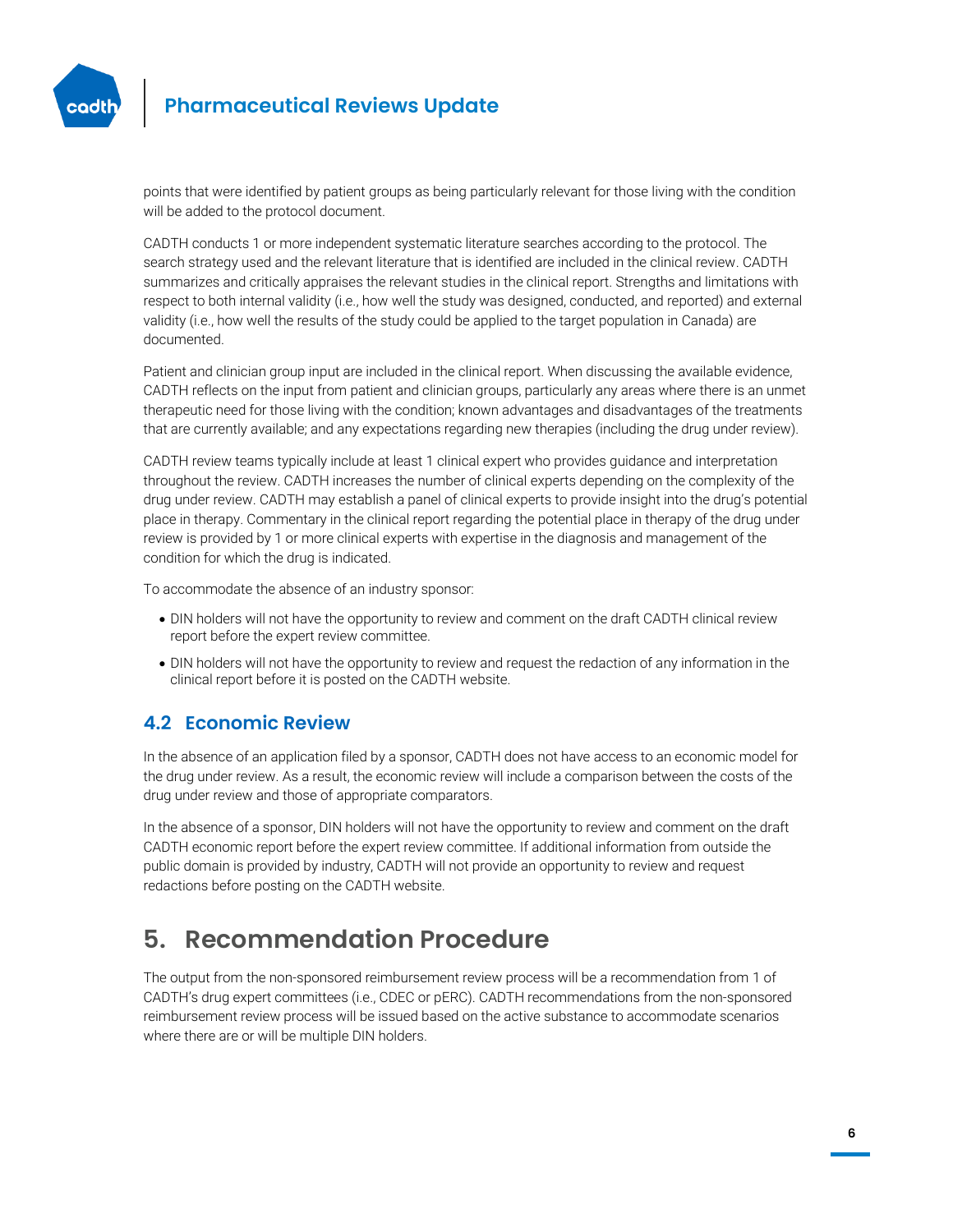

#### **5.1 Deliberative Processes and Recommendation Framework**

The expert committees will apply the deliberative processes and recommendation framework in accordance with [section 9](https://www.cadth.ca/sites/default/files/Drug_Review_Process/CADTH_Drug_Reimbursement_Review_Procedures.pdf) of the *Procedures for CADTH Reimbursement Reviews*. If applicable, relevant published CADTH reports in the therapeutic area will supplement the committee briefing materials.

#### **Table 2: Description of Recommendations**

| <b>Category</b>                     | <b>Description</b>                                                                                                                                                                                                                                                                                                                                      |  |  |
|-------------------------------------|---------------------------------------------------------------------------------------------------------------------------------------------------------------------------------------------------------------------------------------------------------------------------------------------------------------------------------------------------------|--|--|
| <b>Reimburse</b>                    | The drug under review demonstrates comparable or added clinical benefit and<br>acceptable cost relative to 1 or more appropriate comparators to recommend<br>reimbursement in accordance with the defined patient population under review.                                                                                                              |  |  |
| <b>Reimburse with</b><br>conditions | Scenarios that could be considered under this category include:<br>• The drug under review demonstrates comparable or added clinical benefit and<br>acceptable cost relative to 1 or more appropriate comparators in a subgroup<br>of patients within the indication under review. In such cases, conditions are<br>specified to identify the subgroup. |  |  |
|                                     | • The drug under review demonstrates comparable clinical benefit and<br>acceptable cost relative to 1 or more appropriate comparators. In such cases,<br>a condition may include that the drug be listed in a similar manner to 1 or<br>more appropriate comparators.                                                                                   |  |  |
|                                     | • The drug under review demonstrates clinical benefit, with a greater degree of<br>uncertainty and an acceptable balance between benefits and harms in a<br>therapeutic area with significant unmet clinical need.                                                                                                                                      |  |  |
| Do not reimburse                    | There is insufficient evidence identified to recommend reimbursement. Scenarios<br>that typically fit this recommendation category include:<br>• The drug under review does not demonstrate comparable clinical benefit<br>relative to 1 or more appropriate comparators.                                                                               |  |  |
|                                     | • The drug under review demonstrates inferior clinical outcomes or significant<br>clinical harm relative to 1 or more appropriate comparators.                                                                                                                                                                                                          |  |  |

#### **5.2 Draft Recommendations**

In accordance with the process described in the *Procedures for CADTH Reimbursement Reviews*, draft recommendations will be posted for stakeholder feedback for 10 business days. The drug programs, patient groups, clinician group(s), and DIN holders for the drug under review may provide feedback on the draft recommendation using the applicable CADTH template.

#### **5.3 Reconsideration**

The participating drug programs may file a request for reconsideration of the draft recommendation. In the absence of a sponsor, DIN holders will not have the opportunity to request reconsideration of the draft recommendation; however, their feedback on the draft recommendation may be considered if a reconsideration has been requested by the drug programs.